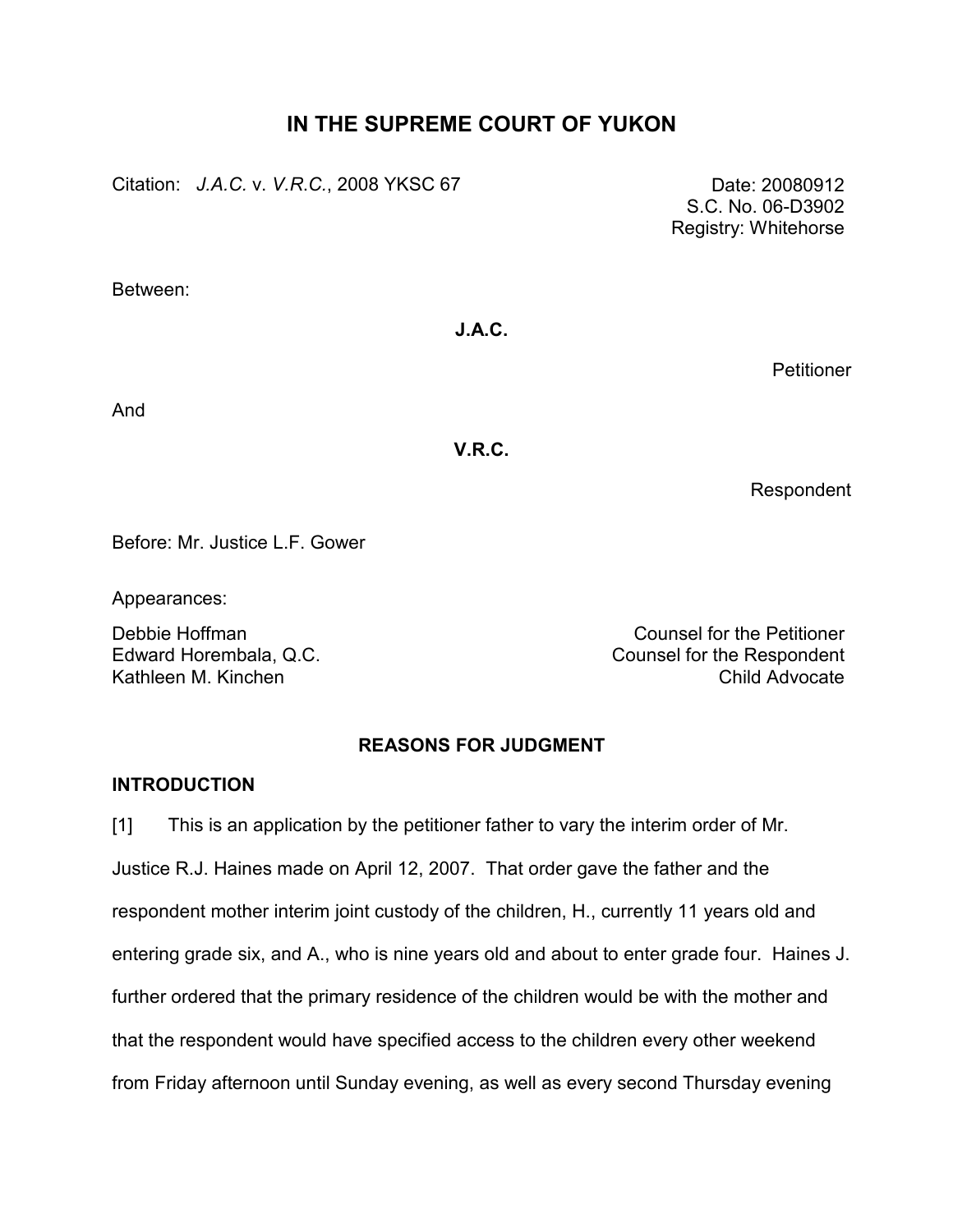during the week that he does not have weekend access. The father wants the residential time of the children to be shared between the parties on an equal basis. His initial position is that each parent should have the children for one week, with the switch to be made on Fridays after school. In the alternative, the father would be content with the recommendation in the filed Custody and Access Report that the parenting schedule follow a two week rotation, with the children residing with the mother from Thursday afternoon until Friday morning of the following week, and with the father from Friday afternoon until Thursday morning of the following week, with all transitions to be made at school. This schedule would result in the children spending five school nights with the mother and four school nights with the father in each two week period.

### ISSUES

[2] The issues on this application are:

- a) Has there been a material change in circumstances to justify a variation of the interim order of Haines J., as required under s. 34 of the Children's Act, R.S.Y., 2002, c. 31?
- b) If so, what residential schedule is in the best interests of the children?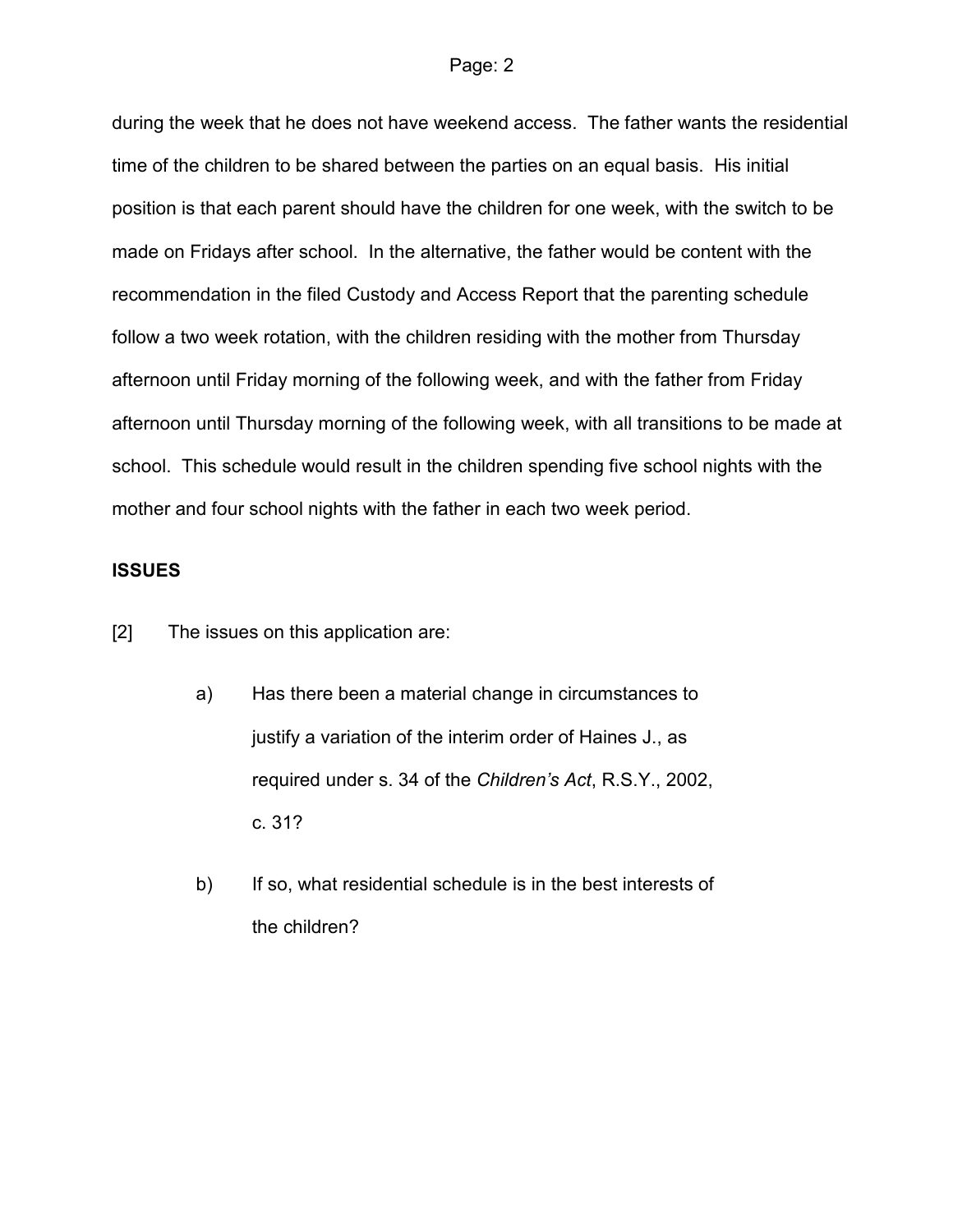### ANAYLSIS

### a) Material Change in Circumstances?

[3] The father's counsel submitted that a number of circumstances have changed since the interim order of Haines J.:

1. A Custody and Access Report has been prepared by Nicole Sheldon, M. Ed. and R. Psych., dated December 31, 2007 and filed January 16, 2008. That report followed the usual extensive review of background materials from the Court file; interviews and psychological testing of the parties and the children; and telephone contacts with significant third parties. The report identified the importance of both parents being as actively involved as possible in the children's lives, with particular emphasis on the parents supporting the educational pursuits of the children. H. is identified as having some short term memory problems and A. has a global language-based learning disability. As the mother has special skills to offer the children in this area, based upon her previous experience and involvement, as well as her current studies to obtain her Bachelor of Education, Ms. Sheldon recommends a schedule which allows the mother more time with the children during the school week than the father, as described above. The father's counsel argues that this is new information which was not before Haines J. and may well have caused him to make a different order than the one he made.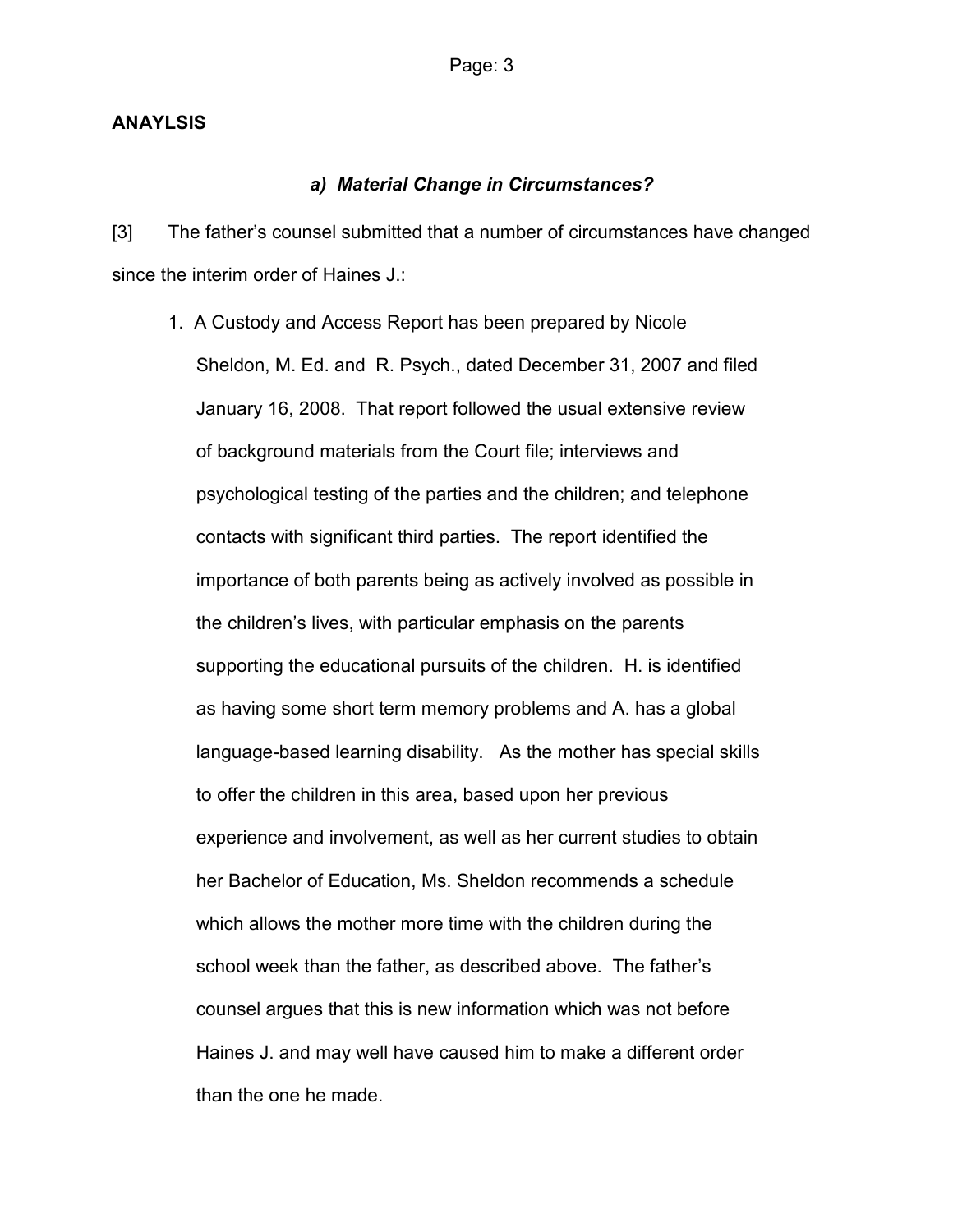- 2. As a result of the appointment of a child advocate, the Court now has the benefit of the views and preferences of the children, which information was not available to Haines J. prior to the interim order.
- 3. The father has developed a greater capacity to meet the children's needs over the last 18 months, since the interim order was made.
- 4. The existing access order has seriously prejudiced the father since it does not allow him as much contact as is consistent with the best interests of the children, and also restricts his opportunity to travel internationally for business purposes in order to earn a living.

[4] The mother's counsel argued that there has been no material change in circumstances. To the extent that the father now complains that he needs a change in the access schedule for business reasons, there has been no evidence of any negative impact on the father's business as a result of the current access schedule. Further, the mother's counsel suggests that there has been no serious prejudice to the father from the existing schedule, unless the Court presumes that anything less than equal time with the children for both parties is inherently prejudicial. Finally, the mother's counsel invites me to give little weight to the recommendations made in the Custody and Access Report, because it is based on a foundation which is challenged by the mother, namely an assumption that the father has changed, or will change, his ways and now makes the children more of a priority in his life.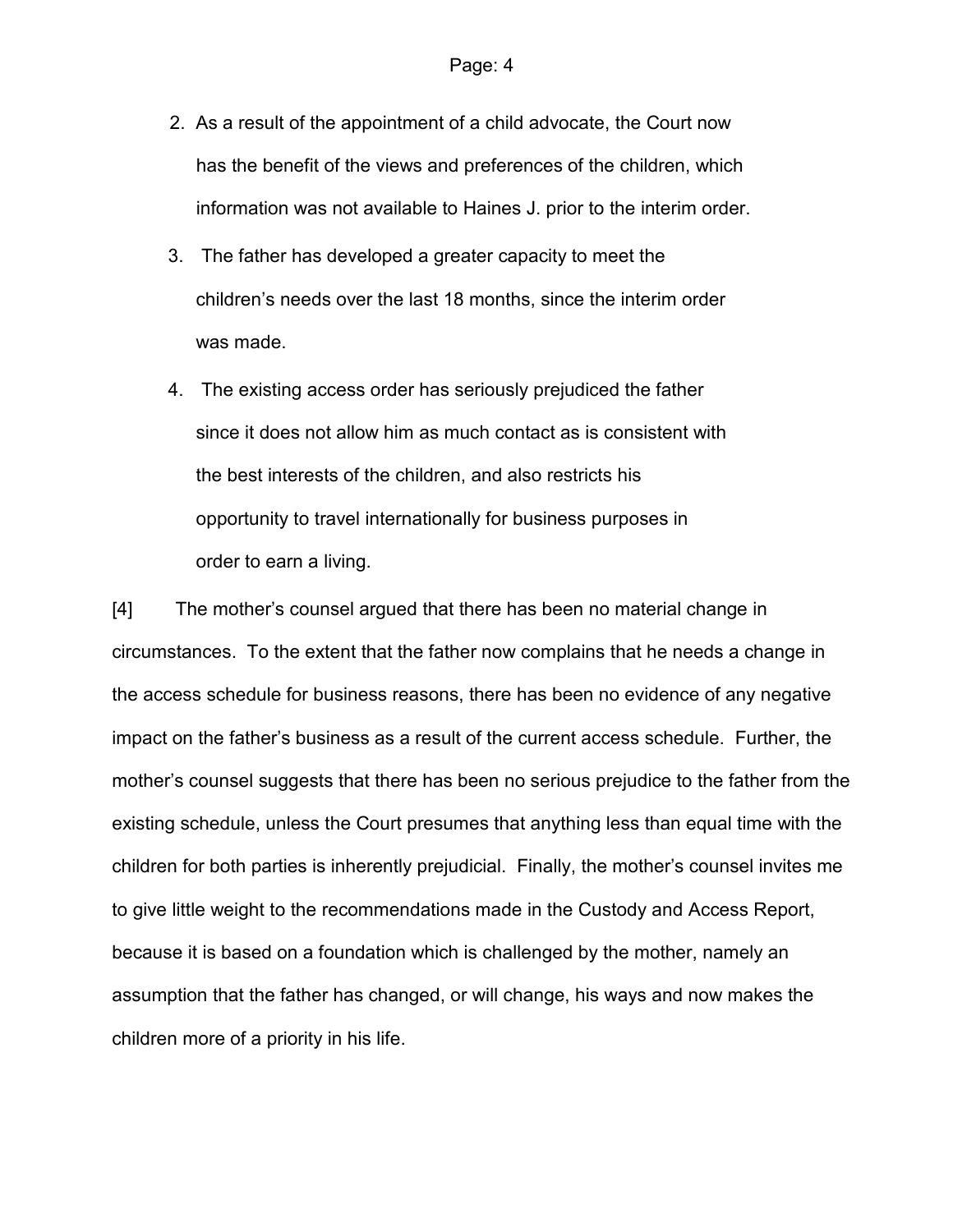[5] I am cognizant of the law in this area. For a change to be sufficient to justify a variation, it must be one which has altered the ability of the parents to meet the children's needs in a fundamental way. The court must also ask itself whether the previous order might have been different had the circumstances which now exist prevailed earlier, and whether or not those circumstances might have been foreseen or reasonably contemplated by the judge who made the previous order: Rew v. Rew, 2003 BCSC 18, para. 19.

[6] Further, courts should be slow to interfere with any order on interim custody and access, and generally speaking, any substantial change should only made after a trial of the issues: Eaton v. Eaton, [1987] B.C.J. No. 2217 (C.A.); Prost v. Prost, [1990] B.C.J. No. 2487 (C.A.); Newson v. Newson, [1998] B.C.J. No. 2906 (C.A.). Indeed, interim orders should only be varied when there is a compelling change of circumstances, such that one or the other party, or both, would be seriously prejudiced by waiting until trial: Hama v. Werbes, [1999] B.C.J. No. 596 (S.C.).

[7] I am satisfied that the father has established that there has been a material change in circumstances, for all the reasons stated above. In particular, I note from a cursory review of the chambers record before Haines J. that little or no attention was paid to the father's work schedule at that hearing. As I understand it, the father is the manager of his family's group of companies, which although based in Whitehorse, has expanded significantly over the past 10 or 15 years to include several international undertakings. I gather that one of the principal activities of the group is diamond drilling. I am informed that the companies have interests in China, Mongolia, Guatemala and Ecuador, and that the father is required to travel on a regular basis to those regions for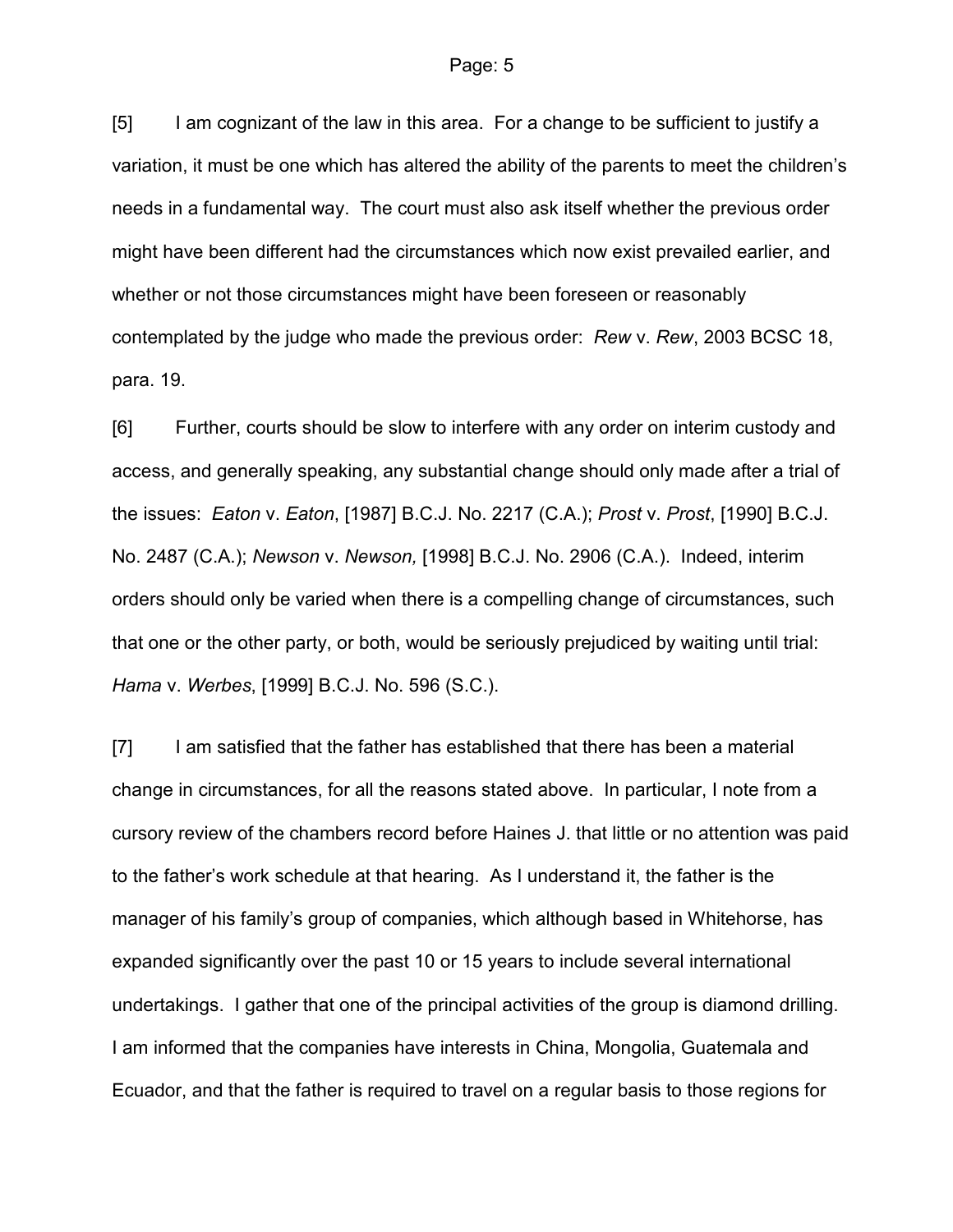work purposes. At present, he claims that he is seriously prejudiced by the existing access schedule, as it does not give him more than three clear days between access times, and if he does chose to travel, then he invariably misses opportunities for access.

[8] I was also unable to find anything in the chambers record to indicate that a particular submission was made to Haines J. inviting him to make an order for specified access. Rather, the mother's materials on that application simply referred to "reasonable access" by the father. Further, while I agree with the mother's counsel that there is precious little evidence of the father's business interests being negatively affected by the current access schedule, I am satisfied that I can make a reasonable inference in that regard. I also think that I can take judicial notice of the fact that international travel to such far-flung destinations as central China would probably occupy the better part of two days with the travel alone. Combining that with major time zone changes and the time which may be required for recovery from jet lag, would suggest that a period of about a week would likely be the minimum required for any degree of productivity.

[9] Had the above information been before Haines J., I think it is doubtful he would have ordered the same specified access that he did.

#### b) What residential schedule would be in the best interests of the children?

[10] The child advocate and the mother's counsel agree that the principal issue affecting the best interests of the children relates to their educational needs. H. is totally blind in one eye from an injury a few years ago and suffers from some short term memory problems, which requires intervention. H. is also involved in a French immersion program, which has been particularly challenging for him in the last year or so and thus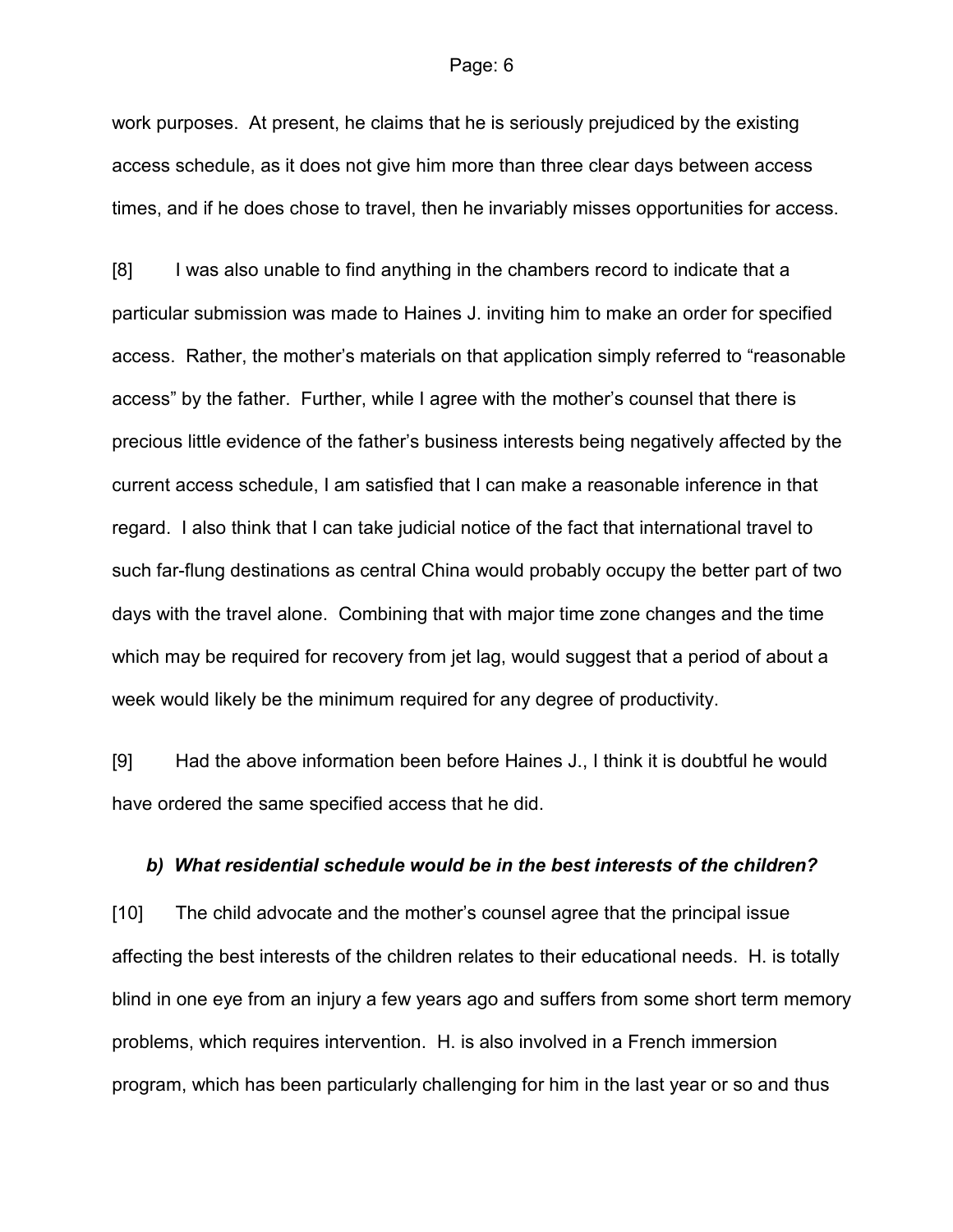requires extra effort and assistance in reading support in both English and French. The younger child, A., has a global language-based learning disability and has been assigned an individual education program which allows him special time for learning assistance during the school week.

[11] The mother argues that she has been able to provide the children with the necessary assistance with their homework each evening, which in turn prepares them for their performance in school the following day, as she has them in her care every school night, with the exception of every second Monday and Thursday evening, when the children are with the father until about 7:30 p.m. The mother is concerned that the father has not been sufficiently attentive to the educational needs of the children and cites instances where she believes the children's homework has been untouched during the weekends they spend with the father. In particular, she notes that the father has not "signed off" on the children's respective school agendas to confirm that their homework has been done, which is a requirement of each of the schools the children attend.

[12] However, the mother's counsel fairly suggested that, in the alternative to preserving the status quo and rejecting the father's application outright, this Court might consider an increase in the number of nightly visits the father has with the children, providing it doesn't interfere with the mother's opportunity to assist the children with their homework. In the further alternative, counsel submitted that I might consider an extra weekend of access each month for the father.

[13] The father argued that he has made a greater effort to assist the children with their educational needs in the last 18 months and notes that most of the complaints made by the mother in this area are historical. While he acknowledges having failed to sign off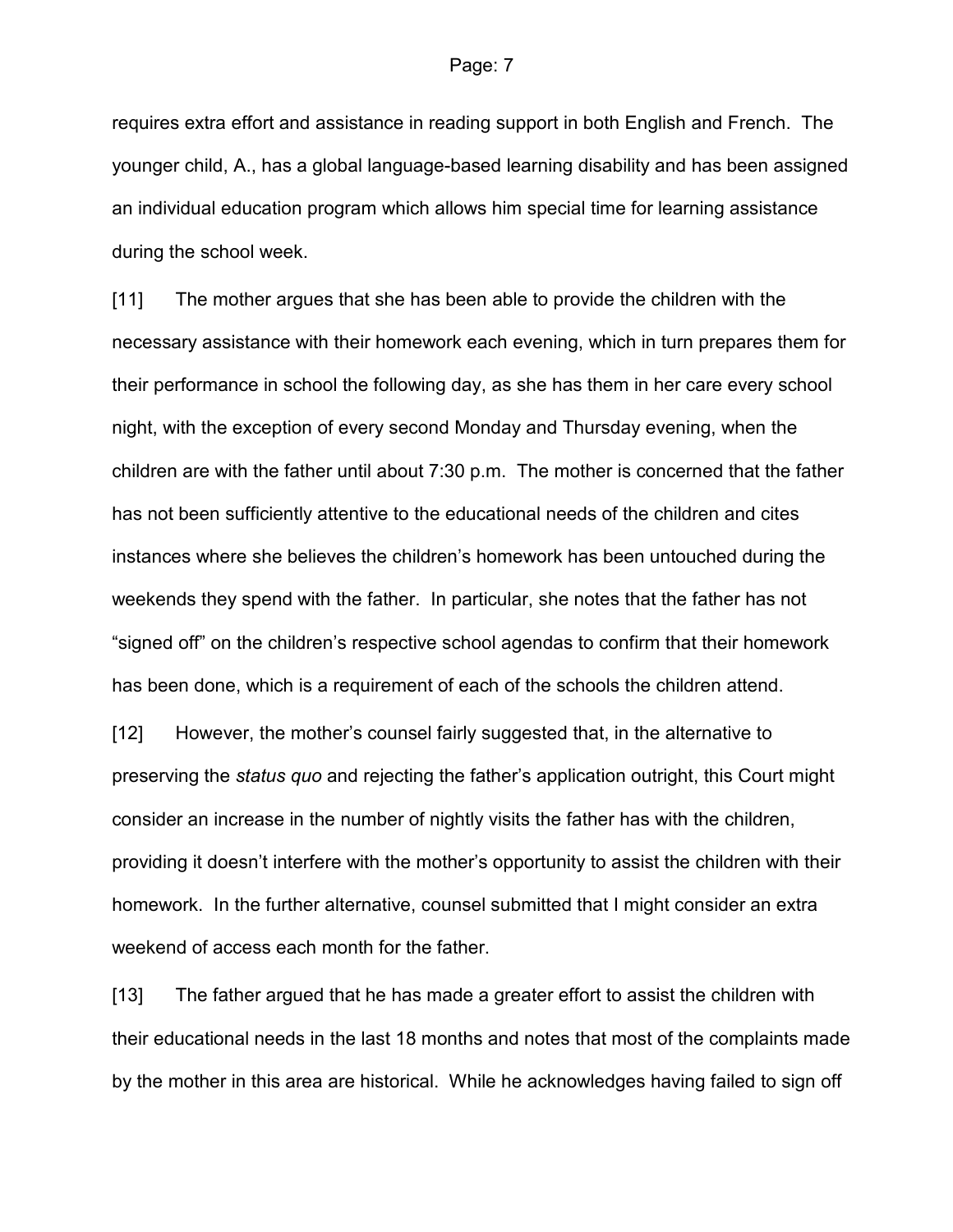his confirmation that the children have completed their homework assignments, he is prepared to have that obligation made a term of the variation order. He says he is also prepared to receive specific input from the mother and/or the children's teachers or school councillors as to how he can better assist the children in tutoring them on their homework assignments.

[14] This last point is a critical one with respect to the probable success of any increase in access (residential time) by the father. As the child advocate has identified, the children have done very well in school up to this point and could continue to do well, providing both parents can work together on this issue. However, that will be a challenge, as the parents have a history of animosity and difficult dealings since their tumultuous separation in December 2006. The mother complains that the father has been uncommunicative and delinquent in keeping her informed of, not only his whereabouts, but also important incidents involving the children. The father claims that the mother's attitude has generally been "hostile" and that this does little to enhance constructive communication.

[15] I note that the mother has raised two other issues in opposition to the father's present application. The first relates to her concerns about the father's appreciation of ensuring the children's safety. This issue is only recently raised by the mother and involves conflicting evidence. Even taking the mother's allegations at face value, given the concession by her counsel that the educational issue is the primary concern on this application, I have given the safety concerns little weight.

[16] The remaining issue raised by the mother involves her concern that the father is insufficiently attentive to prioritizing his time with the children, particularly with regard to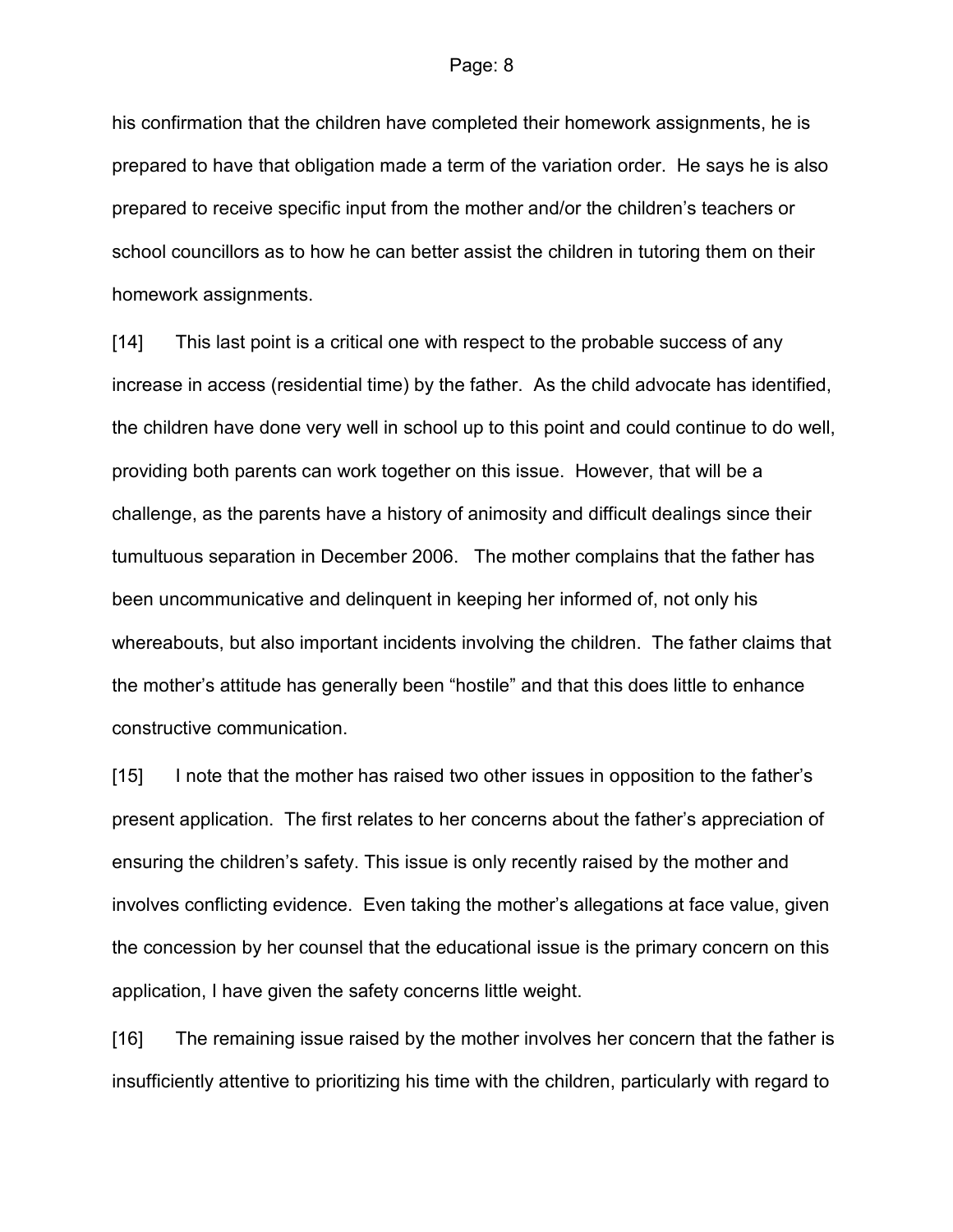their sporting activities and principally hockey. The mother claims the father has allowed the children to miss hockey practices and games while they have been in his care. She cites one instance where A. did not attend for a particular try out for placement on a "select" hockey team within his league, and was deeply disappointed over the missed opportunity. The father's response was that he didn't encourage A. to attend the try out because A. was not "into" it that particular day and that the children were overcommitted to activities in any event.

[17] I have to concede that, on this last point, I tend to agree with the submissions of the mother's counsel that the father may not have the greatest insight into his role as a parent in such circumstances. While it might not be uncommon for the child to express ambivalence about attending a given sporting activity in the moment, due to whatever distractions are then present, it is often the role of the parent to be more objective, to consider the longer term consequences for the child and, if appropriate, to actively encourage the child to attend, despite their resistance. However, it would be unfair to place too great an emphasis on one such incident in the context of the overall circumstances. Further, as there is also conflicting evidence between the parties on the issue, I do not give it much weight one way or the other in determining the current application.

[18] The father's counsel says that, although the educational concerns are indeed an issue, the primary issue from his perspective is being given the opportunity to spend as much time with the children as is consistent with their best interests, otherwise known as the "maximum contact" principle.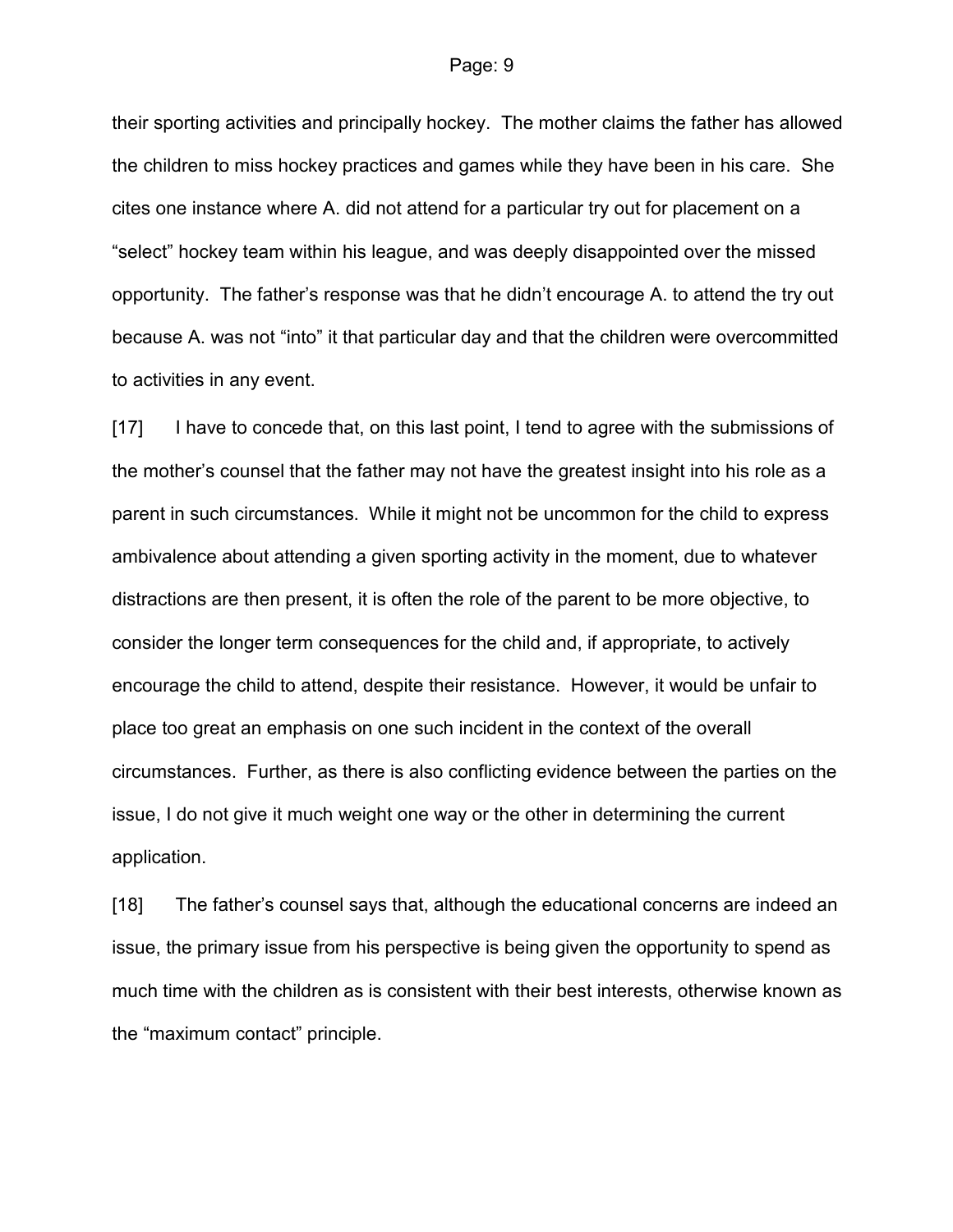[19] I conclude that the educational issue is the one most likely to directly impact on the best interests of the children, should I increase their time with the father. However, I am also aware that the children should be given the maximum opportunity to have contact with the father in a manner which is consistent with their best interests. Ordinarily this would be on an equal time basis. However, I share the mother's concerns, as reflected in the Custody and Access Report, that, at present, the mother would appear to be better suited to meet the children's educational needs, in terms of their tutoring and, in particular, in terms of the need to advocate for A. and to arrange accommodations for his learning disability. That is not to say that the father cannot or will not learn more about his ability to participate in this regard and explore ways in which he can play a greater role. However, given the communication problems between the parties, I would expect that, at least initially, he may have to pursue that goal by direct communication with the children's teachers and councillors, as opposed to soliciting the assistance of the mother. In the longer term, it would be in the children's best interests if both parents could meet together with a school official to discuss comprehensive educational strategies for each of the children. I would hope that the parents could find a way to utilize the skills discussed in the "For the Sake of the Children" parenting workshops, in order to make that happen.

[20] In the interim, I agree with the suggestion of Ms. Sheldon in the Custody and Access Report that any change to the children's residential schedule should allow them more time with the mother during school nights than with the father.

[21] In moving towards an increase in the father's time with the children, I also take comfort from the comments of Ms. Sheldon in the Custody and Access Report that both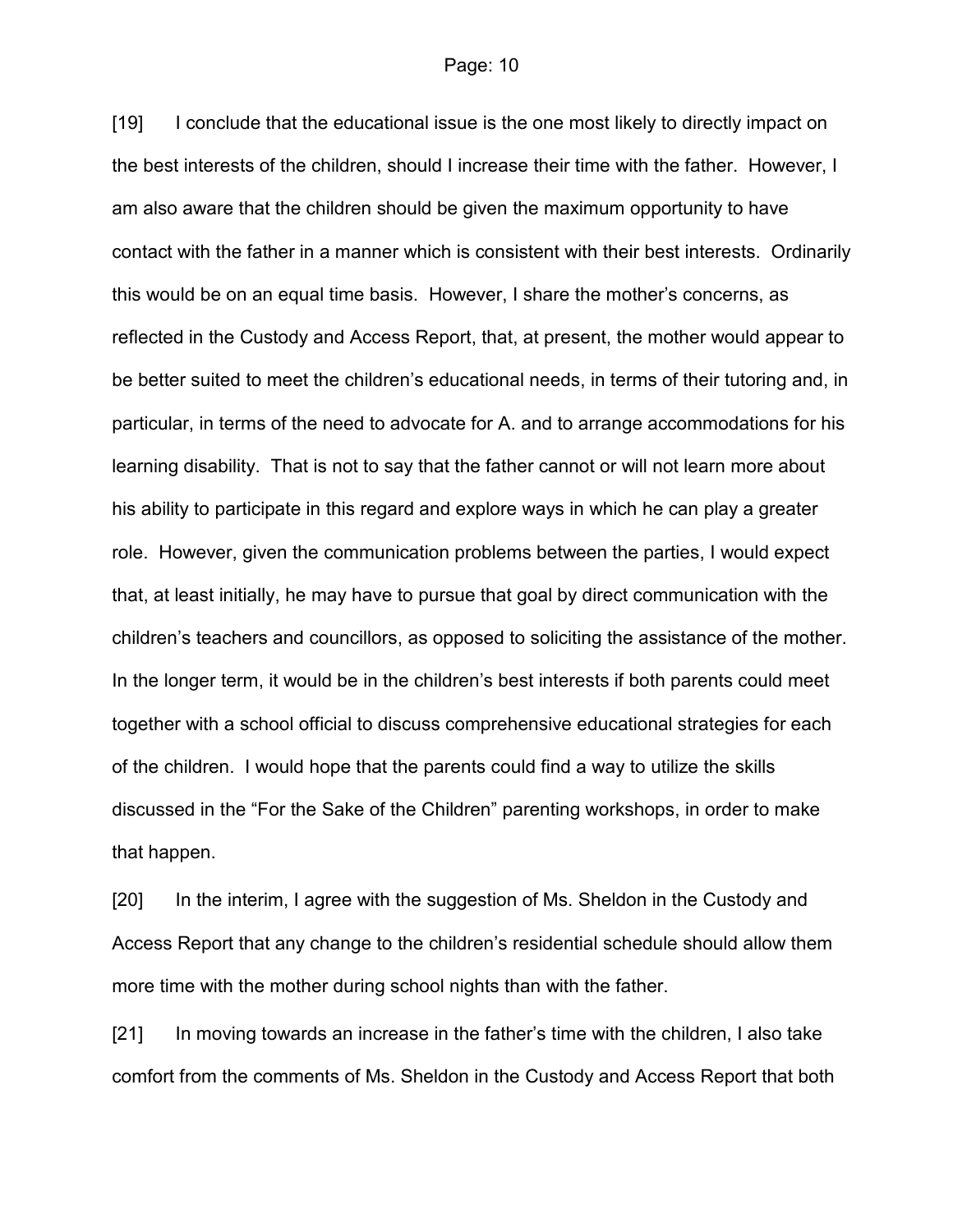children are "adaptive" and are generally doing very well in their respective schools. In particular, at p. 26 of the Report, Ms. Sheldon noted:

> "According to the school [s], neither child is evidencing any difficulties of an emotional, behavioural, or social nature that would warrant concern. Reports from the children's schools indicated that each child is doing better this year over last year as they have become more accustomed to their new family situation."

## **CONCLUSION**

[22] I am persuaded that the father's business interests, and his consequent ability to earn a living, will be seriously prejudiced by the current access schedule if he is required to wait until trial to seek a variation. The parties estimate the trial would not take place until approximately March 2009 at the earliest, which is about seven months away. This is a sufficiently compelling circumstance to justify a variation of the interim order of Haines J., to allow the father more uninterrupted time with the children.

[23] On the other hand, it would seem to be in the children's best interests to spend the majority of school nights in each two week period with the mother. While it is difficult to make a "causal" inference about the current positive reports on the children from their respective schools, there appears to be at least a correlation between their current progress and the status quo. I am reluctant to vary that in any significant way based simply on the father's expressed intentions that he will do better in the future in assisting the children with their educational needs. As was said in Tucker v. Tucker, [1994] A.J. No. 89 (Q.B.) by Moore J.:

> "… if all else is equal, it could not be in any child's best interest to substitute an uncertain situation for a certain one…"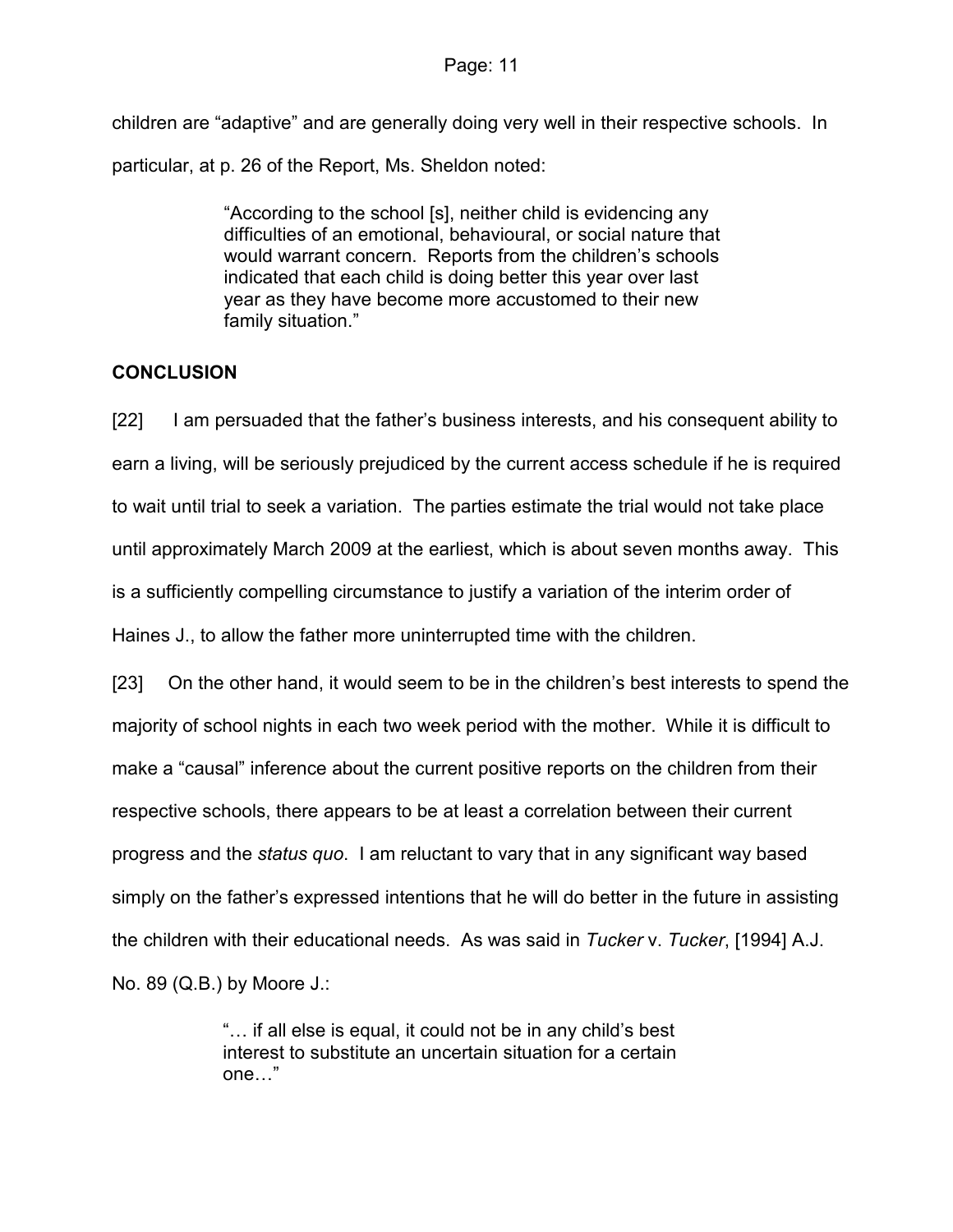[24] In the result, I am persuaded that the plan proposed by Ms. Sheldon in the Custody and Access Report is a satisfactory compromise. It will provide the father with extended periods of time for business travel, while placing the children with the mother for the majority of school nights in every two week period. While it is less than equal time for the father, it is an improvement over the current situation. Accordingly, I order that para. 3 of the interim order is varied such that the children will reside with each of the parties on a two week rotating schedule. In the first week of the rotation, the children will reside with the mother from Thursday after school until Friday morning of the following week. In the second week, the children will reside with the father from Friday after school until Thursday morning of the following week. All transitions will be made at the school, unless the parties agree otherwise.

[25] This will result in the children spending a total of eight nights with the mother and six nights with the father in each two week rotation. Six of the eight nights the children spend with the mother will be school nights, whereas only four of the six nights the children reside with the father will be school nights.

[26] I note that Ms. Sheldon proposed that on the non-residential week, the other parent would have one child on the Monday night and the other child on the Tuesday night, from after school for overnight care, and that this schedule could be alternated. However, neither counsel made any reference to this recommendation at the hearing. Accordingly, I have assumed it is of no interest to either party. Further, while the father currently has two evenings of access with the children during the period that they reside with the mother, this is precisely one of the reasons he is dissatisfied with the current schedule, as it interferes with his ability to travel for extended periods. Accordingly, I am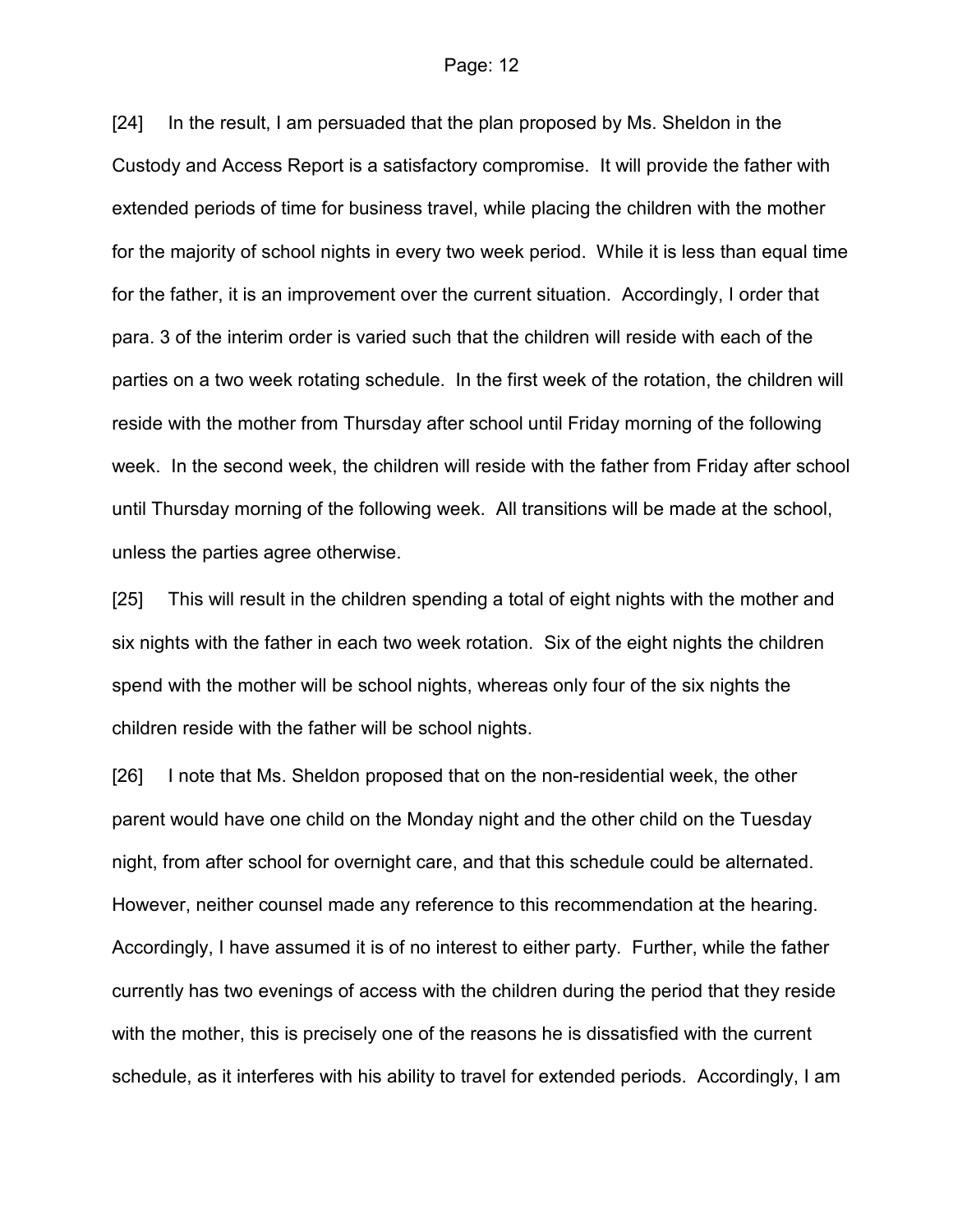not ordering any additional specified access for the father during the time that the children reside with the mother. However, if the parties are able to agree in writing to such additional access, either from time to time or on a regular basis, then it is allowed.

[27] I further order:

- 1. As recommended by Ms. Sheldon in the Custody and Access Report, each party should have "right of first refusal" when the other is unable to care for the children for any length of time.
- 2. The parties should make their best efforts to continue to communicate with each other by email and, in particular:

(a) must advise each other by email of any incidents of importance involving the children during the time that the children reside with that parent. (For greater certainty, I have in mind here the incidents referred to in the materials involving the accident on the quad RV and A.s' burned jacket); and (b) each party shall provide the other by email particulars of the times when they are going to be away from Whitehorse or out of the Yukon Territory, including their itinerary and contact information while they are en route.

- 3. If required by their respective schools, the parent having care of the children shall sign off on all school homework for each of the children.
- 4. While the children are residing with the father, they are not to be left in the care of either the father's mother, or the father's brother, J. C.